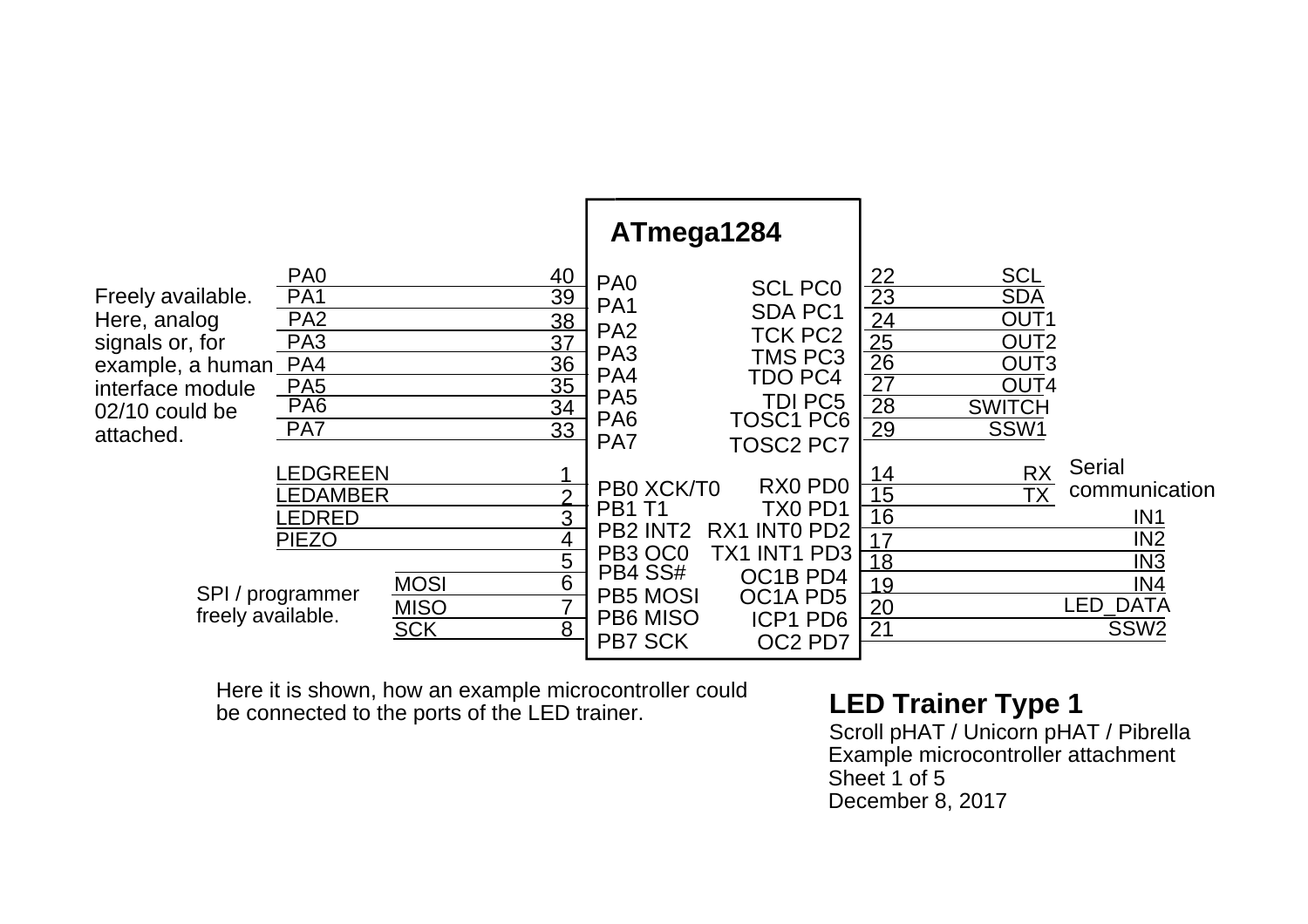



Port D



**LED Trainer Type 1**

Scroll pHAT / Unicorn pHAT / Pibrella I/O port connectors Sheet 2 of 5 December 8, 2017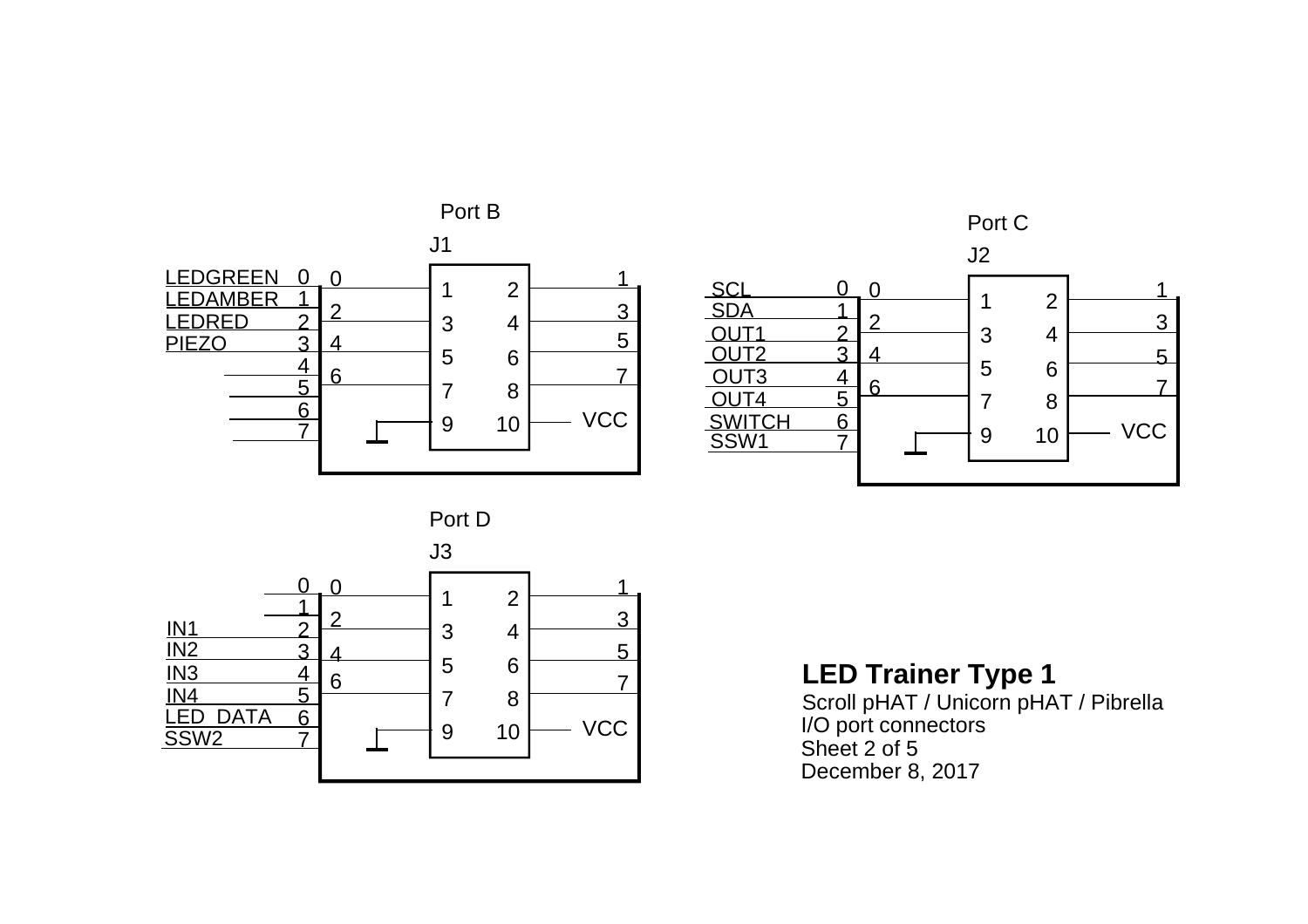

Pibrella connectorsSheet 3 of 5December 8, 2017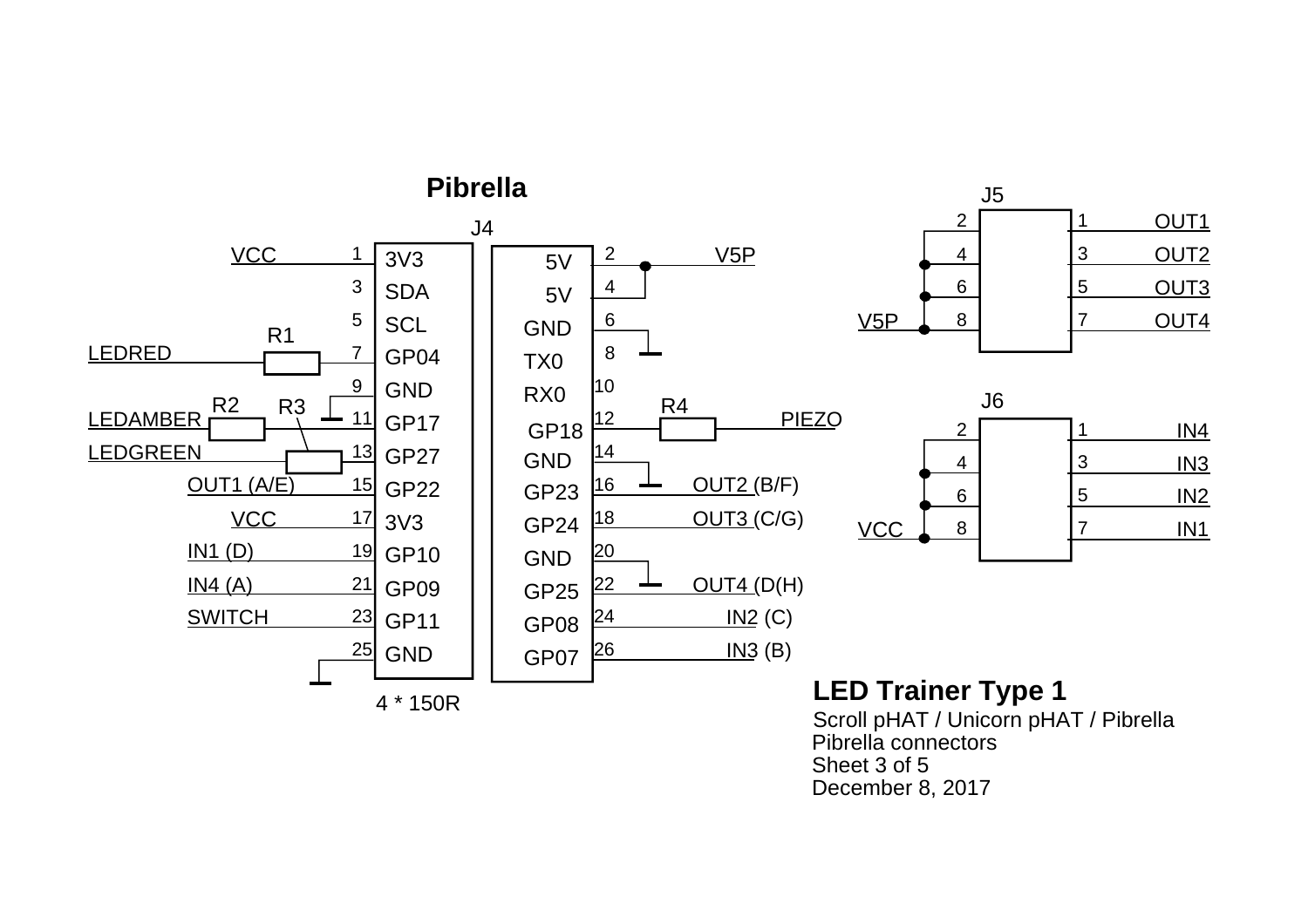